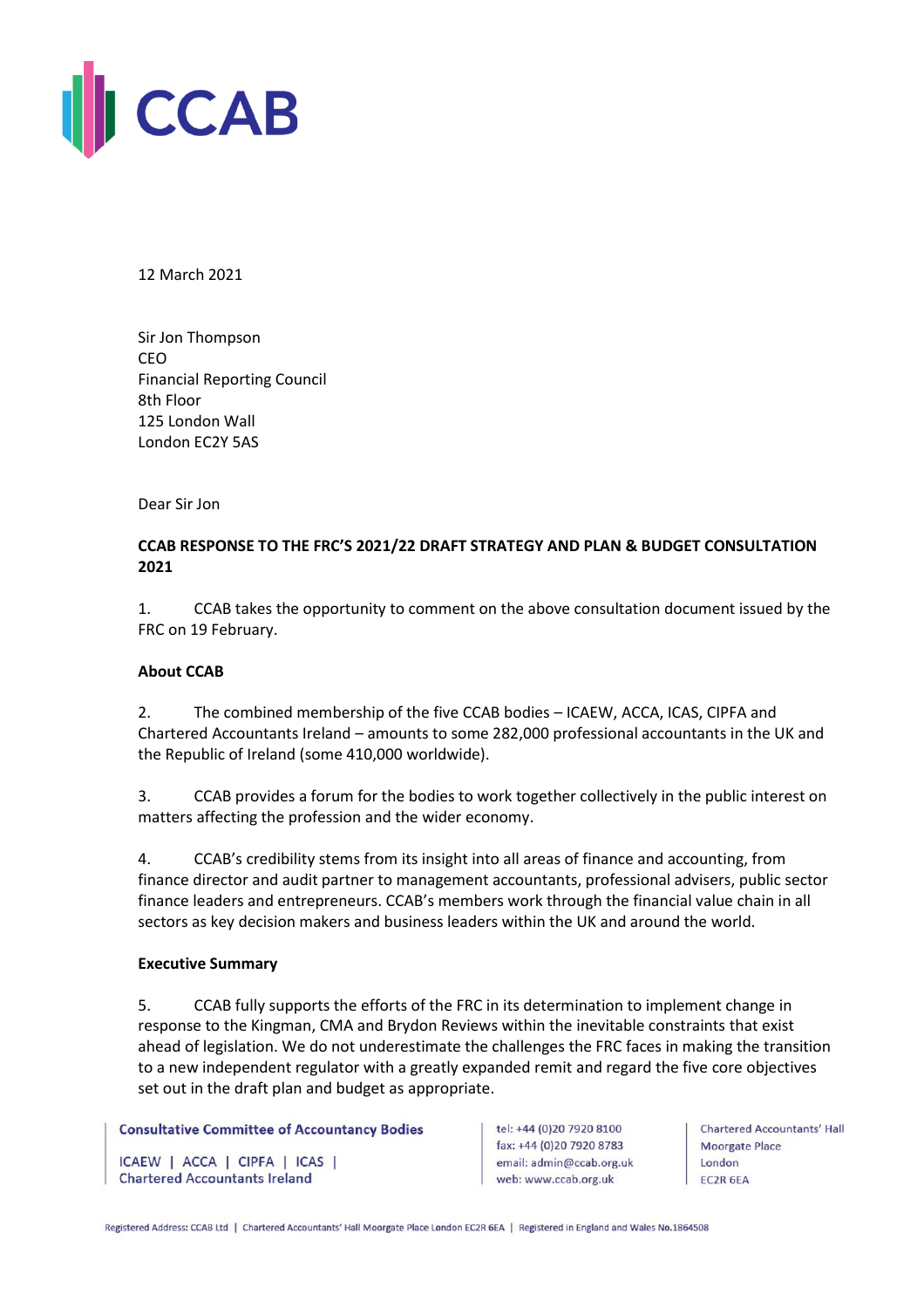

6. We responded with alarm to the previous Draft Plan and Budget for 2020/21 which proposed an increase in the CCAB contribution from £4.4m to £8.2m, subsequently revised in the final version to £7.1m. Inevitably many of the points set out in that response will be repeated in this submission. We note that CCAB's response, and those of others, were not published on the FRC web-site last year, contrary to previous practice of several years and would encourage that the practice of publication of responses to consultations on the Draft Plan and Budget is re-introduced.

7. We recognise that the overall budget of the FRC will increase given the volume of additional activity being asked. However, the sheer size of another proposed increase, of over 46% for CCAB in one year, on top of the previous increase in 2020/21 of 61%, is, again, alarming and even more so, in the context of an unprecedented global emergency. This equates to an increase of 136% over two years which we consider as disproportionate and unfair. We also regard such an increase as highly unusual, if not unique. The pace and the scale of the funding does not accord with the principles set out in the Regulator's Code; namely, proportionality, evidence based and transparent and the FRC has not adequately articulated the justification for it.

8. Noting that the FRC is a public body we have serious concerns about the draft plan and budget which, in our opinion, is not consistent with best practice nor the principles of honesty and transparency set out in *Managing Public Money.* 

9. The annual nature of setting the FRC budget is problematic and we look for longer term planning to avoid unwelcome surprises part way through the financial years of the accountancy bodies. This is the second year where a very significant increase has been proposed without any notice and with little room for negotiation.

10. We suggest that more clarity is needed on the use of reserves that were accumulated by the FRC before it became a public body. All funders, but especially the accountancy profession, contributed to these reserves and we propose that they are used to off-set some of the increase in the FRC's proposed budget.

11. We note, in our detailed comments below, that the accounting and auditing profession will account for 57% of the FRC's proposed budget of £52.2m in 2021/22. We regard this as disproportionate and at odds with the recommendations of Kingman for a new independent regulator.

#### **Consultative Committee of Accountancy Bodies**

ICAEW | ACCA | CIPFA | ICAS | **Chartered Accountants Ireland** 

tel: +44 (0)20 7920 8100 fax: +44 (0)20 7920 8783 email: admin@ccab.org.uk web: www.ccab.org.uk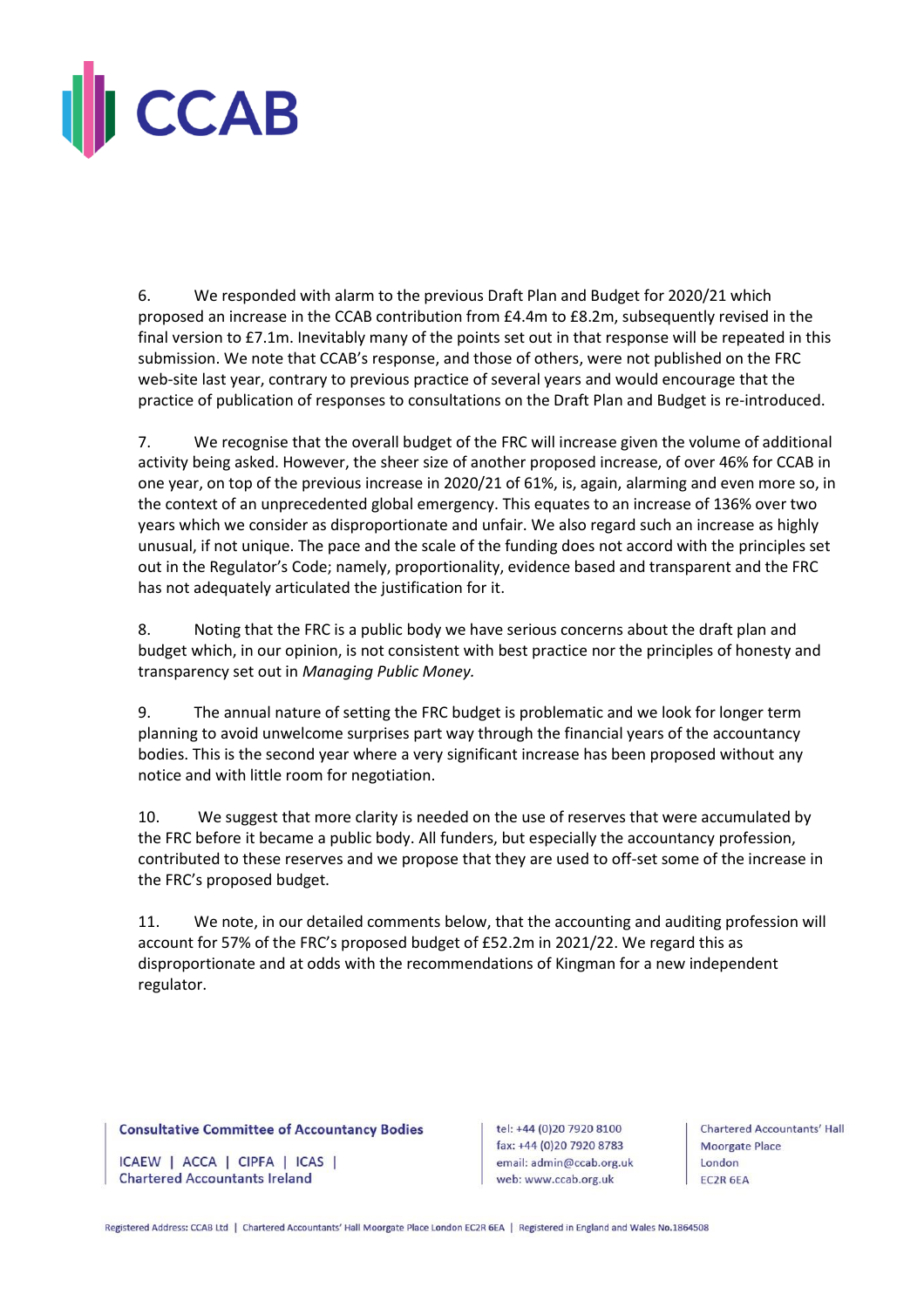

12. It is disappointing that the Government's consultation on the Kingman, Brydon and CMA Reviews is still to be published after months of anticipation. We are keen to see the proposals for the statutory funding of ARGA and hope to see a new funding model being developed as soon as possible so that the allocation of costs to the funders is fair and proportionate. We also seek a move away from annual budget setting as part of this development.

13. We are very willing to meet with yourself and members of the FRC Board to discuss the issues raised in our response as a means of demonstrating our support for the FRC in its efforts to implement the significant reforms necessary for the establishment of the new independent regulator, ARGA.

## **Detailed Comments**

14. The CCAB recognises the concrete interim steps the FRC is taking toward transforming itself into an independent regulator. We agree that the five core objectives set in the draft plan and budget are the right ones. The current issues affecting UK corporate governance and audit need urgent solutions, especially now given the circumstances of Covid-19 and the UK exit from Europe. It is good to see the FRC acting within its existing powers to better equip itself to deliver on its objectives. We also appreciate the extent of the challenge facing the FRC, given that the Government's consultation, expected imminently for several months now, is delayed with the consequence that any statutory funding arrangements for the new ARGA will not be forthcoming in a timely manner.

15. We welcome acknowledgement of the current crisis, which is clearly affecting the cash flow of business, government and third-sector organisations. The FRC is not alone in facing these challenges and, despite all our hopes, there is no certainty when the unprecedented emergency will end. This combined with the transition associated with the UK exit from the European Union, has serious implications for the whole UK economy of which our members, who will ultimately pick up the costs, are an important part. The proposals show no regard for the financial pressures they create for the CCAB bodies as funders and, in turn, their constituents.

16. Constituents need to understand how they will be affected by the actions that the FRC plans to take. This is a necessary part of due process and it requires proper disclosure, with consultation where appropriate. We remain concerned that the draft plan and budget is inadequately transparent about what will change because of the incremental funding sought and to what extent the recommendations of the three reviews will be implemented with it. These concerns are particularly acute as we have yet to see a proper impact assessment for any of the recommendations. The pace and scale of the funding increases that the FRC seeks cannot be justified without ". . . honesty about the policy objectives and rigorous transparency in the public interest" as set out as a principle in Chapter 6 of *Managing Public Money*.

#### **Consultative Committee of Accountancy Bodies**

ICAEW | ACCA | CIPFA | ICAS | **Chartered Accountants Ireland** 

tel: +44 (0)20 7920 8100 fax: +44 (0)20 7920 8783 email: admin@ccab.org.uk web: www.ccab.org.uk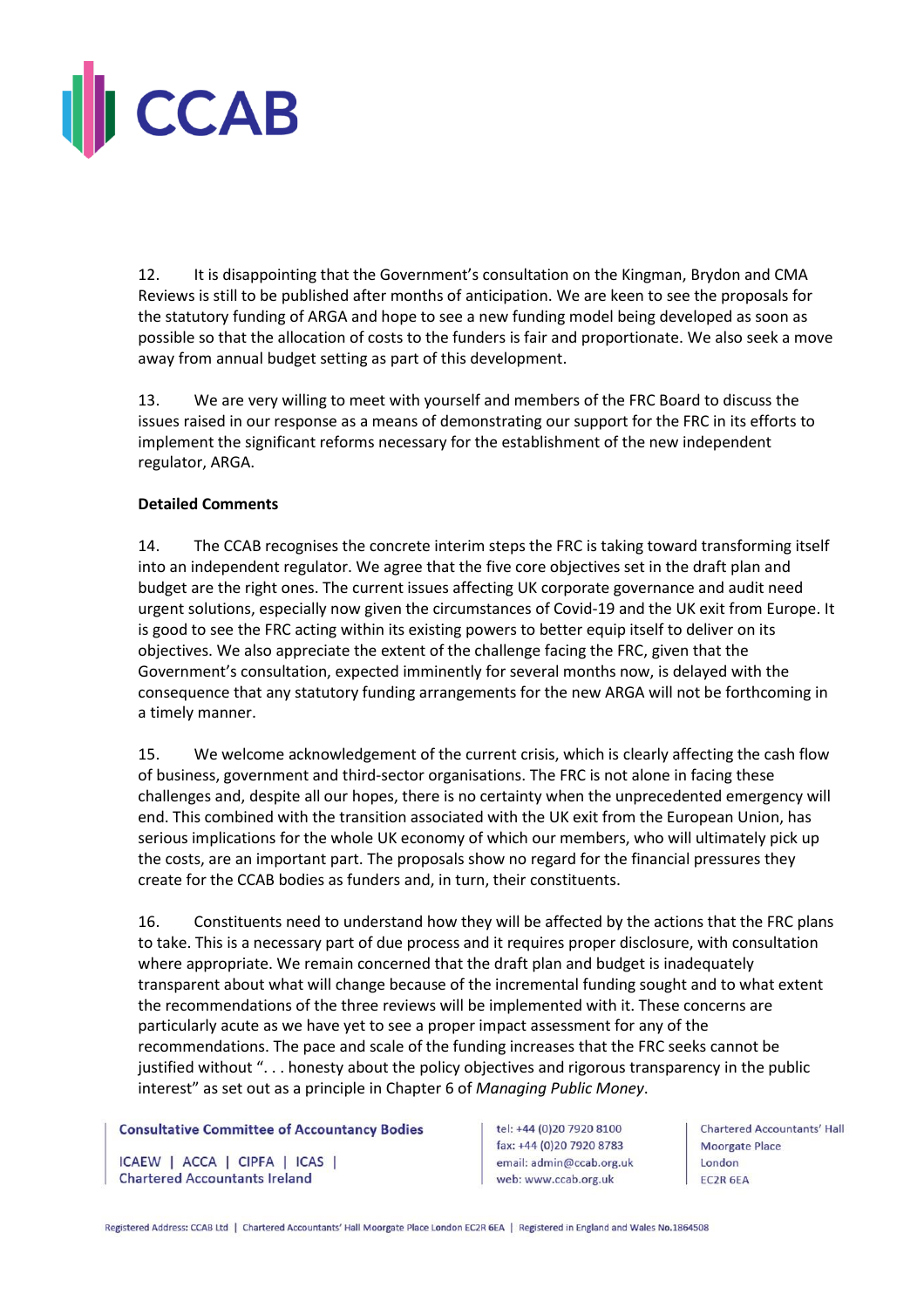

- 17. We have some specific comments to make on points in the Plan and Budget:
	- On audit and accounting case costs/investigations, we know that there is a rise in the number of cases so question whether the budgeted amount of £5m is adequate.
	- The increase in corporate service costs of approximately 10% feels a significant increase at a time when most organisations are seeking to contract back office costs. There is no indication whether this is a temporary increase to modernise back office functions or an ongoing requirement.
	- It is encouraging to see KPIs identified but there seem to be very few that relate to financial value; spending to budget is not the same as spending to deliver value and return on investment.

18. As the FRC transforms into ARGA its actions, capabilities and, as government provides them, its powers as a public body need to develop within the Hampton principles of better regulation and in accordance with the government's Regulators' Code (the Code). These were not reflected in any of the three independent reviews and no proper impact assessment has been carried out. Moreover, we note, on page 11, that the FRC states that it already complies voluntarily with the Regulators' Code and that an Order has been placed before Parliament to formalise this in the context of the better regulation framework recognising that understanding the costs, benefits, and risks of any new measure or proposal is fundamental. It is not visible how the principles have been implemented in respect of the Plan and Budget for 2021/22.

19. As we stated last year, CCAB believes that an explicit commitment to the Hampton principles should be written into ARGA's remit. We also expect that the details of how the proposed new regulator will be equipped to deliver on its objectives will be refined following public consultation and developed by ARGA following these principles and the Code. Greater transparency is needed about how the FRC as a public body is transforming to respond to the recommendations before it can deploy incremental resources at the pace and scale proposed in the draft plan and budget.

20. An increase of 46% in the budget of any public body (setting aside the previous year's increase of 60%) raising funding though taxation/levies should be open to significant scrutiny by funders and stakeholders alike.

21. We are particularly concerned that CCAB is allocated the highest increase of any single funding group (for a second year). The consultation document does not provide sufficient detail as to why this size of increase has been allocated to CCAB. It seems to us that the FRC is in a transition period where the costs are increasing because of changes in its focus in anticipation of the new ARGA but a matching transition in the funding formula is absent.

### **Consultative Committee of Accountancy Bodies**

ICAEW | ACCA | CIPFA | ICAS | **Chartered Accountants Ireland** 

tel: +44 (0)20 7920 8100 fax: +44 (0)20 7920 8783 email: admin@ccab.org.uk web: www.ccab.org.uk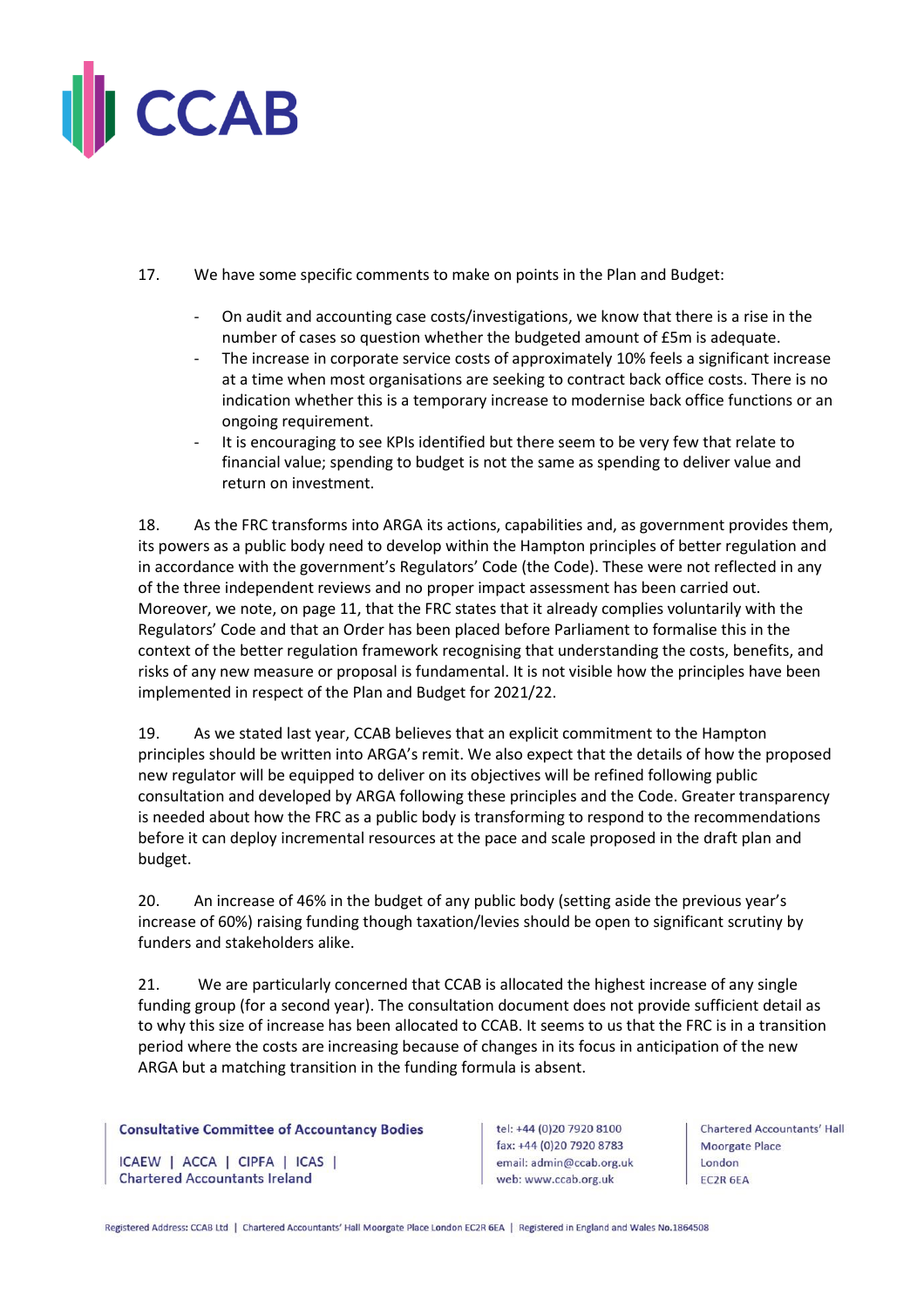

22. In questioning the size of the intended increase in CCAB's funding of the FRC, we are aware that criticism may be levelled at CCAB that we are seeking to obstruct the progress of FRC/ARGA in pursuing reforms of the UK accounting and auditing profession. In response, in addition to our supportive general comments above on the need for reform, we would point out that CCAB has always met the FRC's funding demands in full over the last 15 years of the FRC's existence. What we are concerned about is the principle that funding demands should be proportionate, evidence based and transparent which is not the case with the current consultation document.

23. So, it is significant that, in the previous year, the consultation document indicated a £2.6m contribution from BEIS to fund the cost of the proposed UK Endorsement Board (UKEB). In this year's draft plan, the sum of £2.3m is described as "FRC contribution to EB from Reserves" and there is no similar provision proposed for 2021/22. There is still a lack of clarity on the use of these reserves, but we suggest that the UKEB continues to be funded from reserves until new legislation and a related funding formula are in place.

24. There is a lack of clarity in the plan about the division between the responsibilities of the FRC and of the new UKEB. We understand that activities influencing IFRS are 'ring-fenced' to the UKEB, but it is not clear from the plan how this will affect the FRC's activities and how the FRC will support the UKEB. The section 'Regulatory Standards' on page 12 indicates that increased headcount will be used to for 'a. New capacity to support due process oversight of the UK Endorsement Board', and 'b. Expansion of international standard-setting influencing ability and XBRL support'. It would be helpful to have greater granularity about which standards are being referred to and how the incremental staff will be allocated between them. We also note that the increase of 9 is measured from future staffing levels – measured from December 2020 the increase is 18. Although the plan indicates that staff will additionally be working on 'c. Support for transformation activities including policy development and implementation' or 'd. Expansion of FRC Lab capabilities to incorporate innovation and technology skillsets'. There is insufficient detail in the plan to be clear on the weighting between these activities or what specifically they will entail. The plan contains a section about the UKEB. We understand that the UKEB's budget is ring-fenced, so it is not clear why this forms part of this document. We expect that the UKEB will publish further details about its activities and due process on its website as these are determined.

25. The CCAB notes that the UK accounting and auditing profession taken across all funding sources (RSB contribution, CCAB contribution, CIMA, case costs and AFMAS contribution) accounts for 57% of the proposed £52.2m 2021/22 FRC budget. We refer to the Kingman recommendations in this area, namely Recommendation 65 that BEIS should agree a new budget, consistent with the Review's recommendations, working with the new regulator and consulting stakeholders and Recommendation 66 that BEIS should set the regulator's budget each year, and having consulted, determine the proportions of the levy that will apply to different parties.

#### **Consultative Committee of Accountancy Bodies**

ICAEW | ACCA | CIPFA | ICAS | **Chartered Accountants Ireland** 

tel: +44 (0)20 7920 8100 fax: +44 (0)20 7920 8783 email: admin@ccab.org.uk web: www.ccab.org.uk